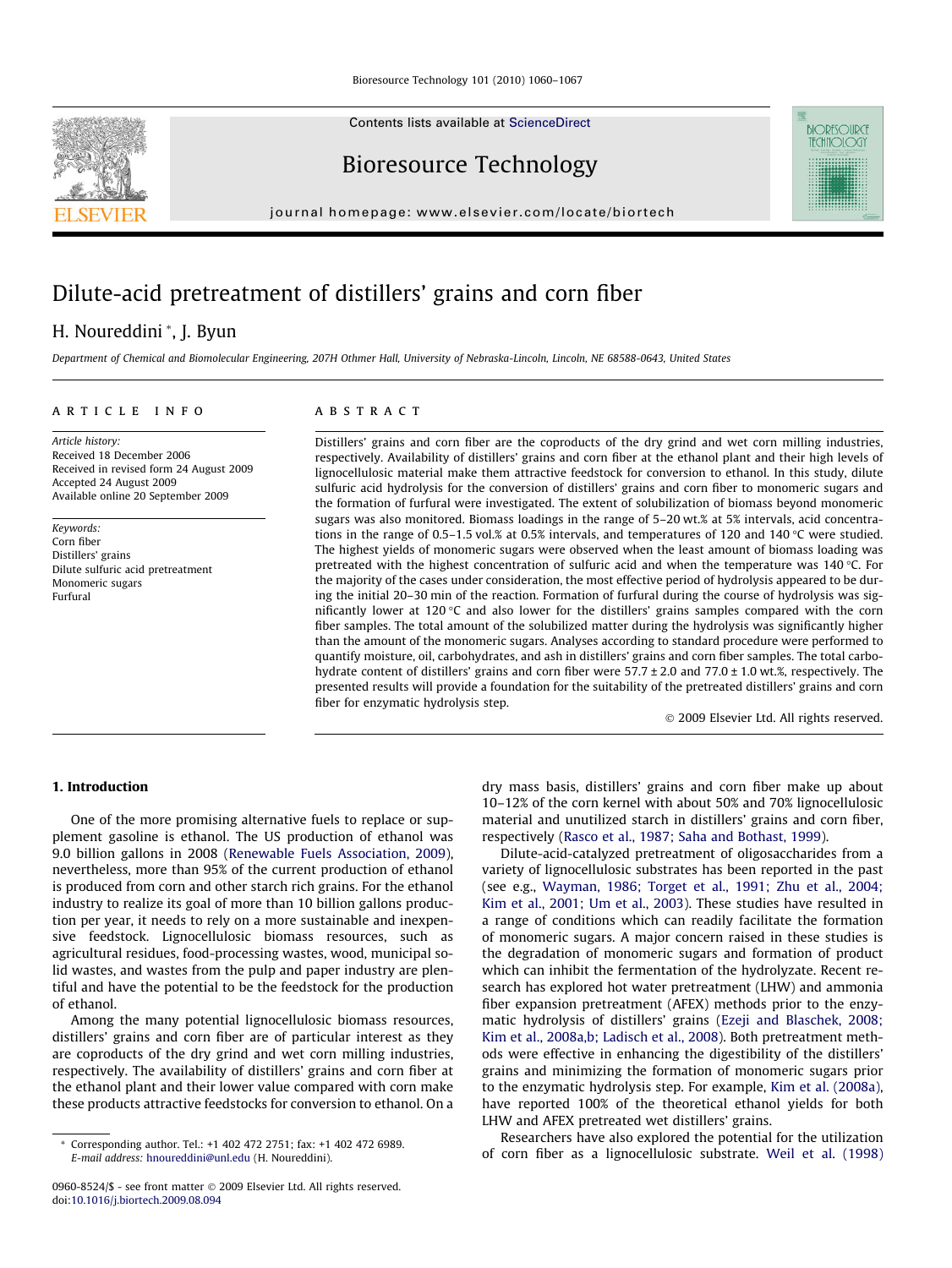pretreated corn fiber using liquid water at temperatures between 220 and 260 °C and 5.0–7.0 pH for 50–60 min. Enzymatic hydrolysis of the prepared substrate showed significant improvement compared with untreated corn fiber. [Macdonald et al. \(1983\)](#page-7-0) reported a pretreatment method using an alkali such as NaOH and corn stover as a model feedstock. Enzymatic hydrolysis of the prepared substrate at 150 °C and 2% NaOH concentration showed significant improvement compared to the untreated corn stover. [Moniruzzaman et al. \(1997\)](#page-7-0) optimized the conditions necessary for pretreatment of corn fiber using ammonia fiber explosion method. The best results were obtained at 90 °C with ammonia and dry corn fiber ratio of 1:1, and a residence time of 30 min where more than 80% of the theoretical sugar yield was obtained during enzymatic hydrolysis of the pretreated corn fiber.

In this study, dilute sulfuric acid hydrolysis of distillers' grains and corn fiber was investigated. The effects of temperature, solid loading, acid concentration and reaction time were studied. The results provide a range of experimental conditions for the pretreatment of distillers' grains and corn fiber and examine the suitability of these pretreated substrates for enzymatic hydrolysis step. Analyses according to standard procedure were also performed to quantify moisture, oil, carbohydrates (starch, cellulose, hemicellulose, lignin), and ash in distillers' grains and corn fiber samples.

#### 2. Methods

#### 2.1. Materials

The distillers' grains samples were collected from Abengoa Bioenergy (dry grind, York, NE). The distillers' grains samples did not contain the condensed distillers' solubles (syrup). This material will be referred to as DDG in the manuscript. Corn fiber samples were collected from Cargill (wet milling, Blair, NE). The collected samples were kept in a refrigerator (4 °C) before using. Carbohydrates:  $D(+)G$ lucose;  $D(+)X$ ylose;  $D(+)A$ rabinose;  $D(+)C$ ellobiose;  $d$ (+)Galactose); and furfural were purchased from Sigma Chemical Company (St. Louis, MO). Sulfuric acid (98%) and sodium hydroxide (10 N) were purchased from Fisher Scientific (Pittsburg, PA).

#### 2.2. Equipment

The apparatus used for the pretreatment reactions was a 450 mL bench-top high pressure reactor with a detachable head (Parr 4562, Parr Instrument Company, Moline, IL). A 2.5 in. ID glass liner (Parr 762HC2) was used to prevent corrosion in the reaction vessel. The reactor was equipped with a turbine impeller with a magnetic drive and a 1/12 hp variable speed motor. An electric heating mantle and an internal water cooling loop maintain the desired temperature throughout each run via a PID controller (Parr 4843). One of the reactor valve ports was connected to a 3 hp metering pump (Pulsatron series E plus, Pulsafeeder-Standard Products Operation, Punta Gorda, FL), which provided acid to the reactor bomb. The pump settings provided 30 mL of acid into the bomb in about 20 s.

#### 2.3. Composition determination procedures

Analyses according to standard procedures were performed to determine the compositions of the DDG and corn fiber samples.

#### 2.3.1. Moisture

The NREL procedure described by [Sluiter \(2005a\)](#page-7-0) was used. A convection oven was used to dry the samples to constant weight. The percent moisture content was based on:

$$
\% \ \text{Moisture} = \left(1 - \frac{wt_{dry \ \text{sample}}}{wt_{wet \ \text{sample}}} \right) \times 100
$$

2.3.2. Oil

The Randal/Soxtec/Submersion method [\(Thiex et al., 2003](#page-7-0)) was used. Hexane was used for the extraction. The percent oil was based on:

$$
\%~0il = \frac{wt_{extracted~oil}}{wt_{sample}} \times 100
$$

2.3.3. Starch

The NREL procedure described by [Sluiter \(2005b\)](#page-7-0) was used. The oil-free samples were completely hydrolyzed using  $\alpha$ -amylase and amyloglucosidase. A standard starch sample was also hydrolyzed as reference. The hydrolyzed samples were then centrifuged and filtered before HPLC analysis. The amount of starch hydrolyzed in the standard sample  $(R)$  and the starch sample were based on:

$$
\% R_{\text{start}} = \frac{\text{conc}_{\text{glucose in starth standard } -\text{measured by HPLC}} \times \text{Vol}_{\text{solution}}}{\text{Wt}_{\text{starth}}} \times 100
$$
\n
$$
\% \text{Start} = \frac{\text{conc}_{\text{glucose in sample } -\text{ measured by HPLC}} \times \frac{\text{vol}_{\text{solution}}}{\text{wt}_{\text{sample}} \times 1.11}}{\% R_{\text{starth}}} \times 100
$$

where, "1.11" is the correction factor for hydrolysis of starch into glucose.

#### 2.3.4. Structural carbohydrates

The NREL procedure described by [Sluiter \(2007\)](#page-7-0) was used. Carbohydrates in the samples were quantified as glucose, xylose, galactose and arabionse. Oil-free and de-starched samples were hydrolyzed with concentrated sulfuric acid. Degradation losses were compensated for with a set of sugar recovery standards (SRS). SRS sugar concentrations were chosen to closely resemble the concentration of sugars in the biomass samples. % R of SRS and carbohydrates were based on:

$$
\% R_{sugar\ i} = \frac{conc_{\text{-sugar\ i in SRS - after hydrolysis - measured by HPLC}}{conc_{\text{-sugar\ i in SRS - before hydrolysis - measured by HPLC}}} \times 100
$$
  

$$
\% Carbohydrate_{\text{sugar\ i}}
$$

$$
=\frac{\text{conc.}_{\text{sugar }i \text{ in sample as measured by HPLC} \times \text{CF} \times \text{vol}_{\text{solution}}}{\% R_{\text{sugar }i} \times \text{wt}_{\text{sample}}}\times 100
$$

where, CF is the anhydrous correction factor for the concentration of polymeric sugars from the corresponding concentration of monomeric sugars. The value of CF was 0.9 for glucose and galactose and 0.88 for xylose and arabinose.

#### 2.3.5. Lignin

The NREL procedure described by [Sluiter \(2007\)](#page-7-0) was used. The dilute-acid pretreated samples were separated into an insoluble fraction which contained the acid insoluble lignin, and the liquid fraction which contained the acid soluble lignin. The insoluble fraction was ashed and the acid insoluble lignin was based on:

$$
\% \text{ Acid insoluble lignin} = \frac{wt_{residue} - wt_{ash}}{wt_{sample}} \times 100
$$

The acid soluble lignin was measured on a UV–Visible spectrophotometer (Genensys<sup>™</sup> 10, Thermo Electron Corporation, Milford, MA) at 320 nm using the hydrolysis liquor aliquot. Deionized water was used as background.

$$
\% \text{ Acid soluble lignin} = \frac{\text{Absorbane}_{320 \text{ nm}} \times \text{vol}_{\text{solution}}}{\text{Absorptivity} \times \text{wt}_{\text{sample}}} \times 100
$$

Absorptivity was 30 L/g/cm.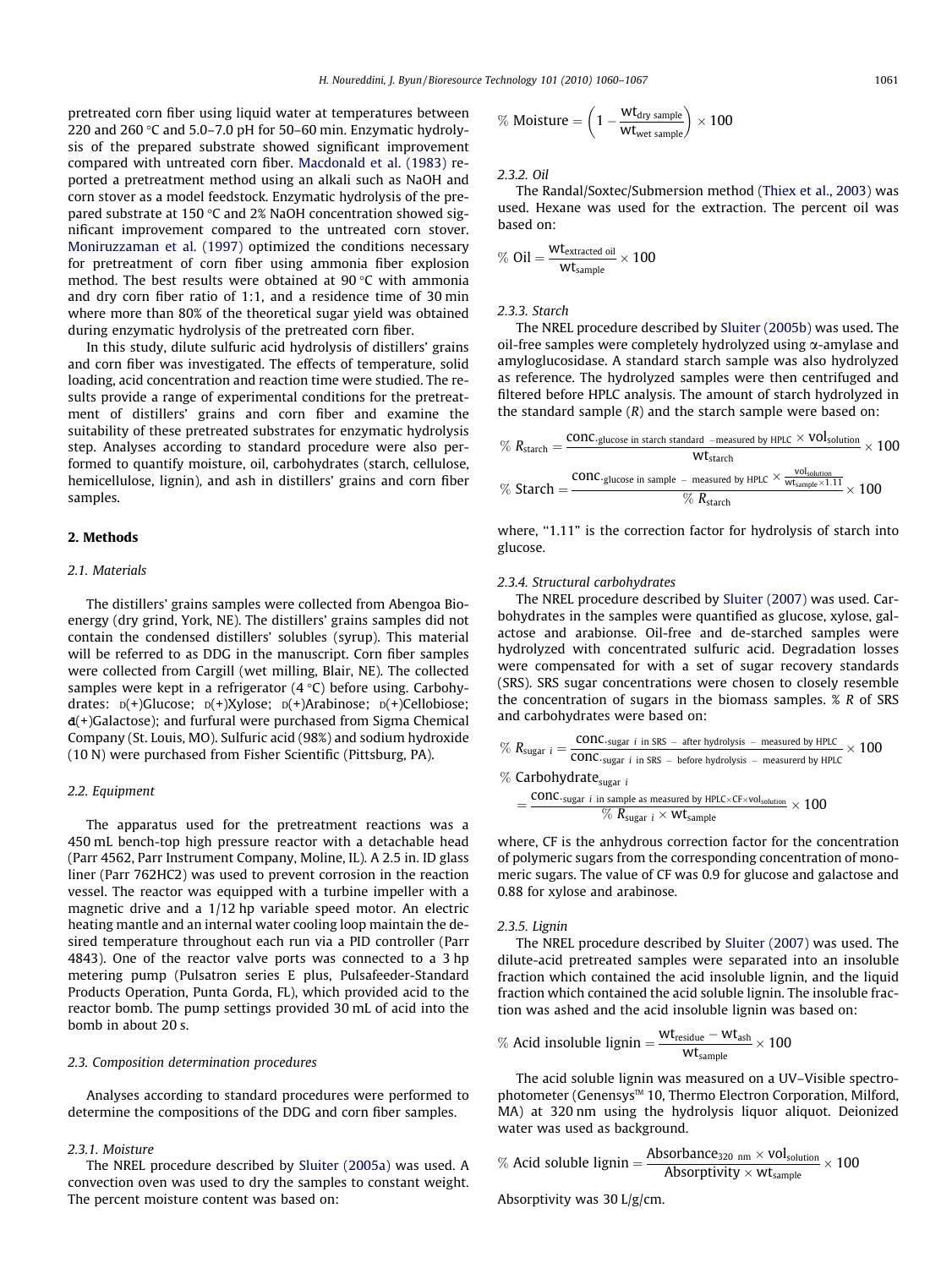#### $2.3.6.$  Ash

The NREL procedure described by [Sluiter \(2005c\)](#page-7-0) was used. The amount of ash in the biomass was based on:

$$
\%~Ash = \frac{wt_{ash}}{wt_{sample}} \times 100
$$

#### 2.3.7. Crude protein

Total crude protein content was determined by Dumas method performed on the 'Elementar Rapid N' ([Sparks, 1996\)](#page-7-0). This analysis was carried out at the Soil & Plant Analytical Laboratory of the University of Nebraska-Lincoln.

#### 2.4. Pretreatment procedures

Biomass was grinded in a grinder (Mr. Coffee IDS55, Cleveland, OH) and then passed through a 0.5 mm sieve (Ferrero Corp, Chicago, IL). Prior to its use, the grinded biomass was dried in a convection oven at 65 °C. The reactor was then charged with a specific amount of dried and ground biomass and 170 mL of deionized water. The procedure was started by the stirring of the substrate at a constant speed of 500 rpm, while it was heated to the desired temperature. As the desired temperature was reached, 30 mL of sulfuric acid solution was pumped into the reactor. The timing of the reaction started immediately after the complete charge of the acid solution into the reactor. Pretreatment reactions were carried out by varying conditions for temperature (120, 140 °C), biomass loading  $(5, 10, 15, 20 \text{ wt/vol.}\%$ , mass of biomass to the total volume of the initial hydrolysis substrate), and sulfuric acid concentration (0.5, 1.0, 1.5 vol.%, volume of 98% acid to the total volume of the dilution water).

#### 2.5. Sampling and analysis

Samples were about 15 mL each and were taken at 0, 5, 10, 15, 20, 30, 45, and 60 min. The initial concentration of sugars in the substrates was taken as the 0 min sample concentration. The sampling port was back flushed with compressed air prior to each sampling to ensue samples to be a uniform representation of the material inside the reactor. To ensure the uniformity of samples compared with the remainder of the material inside of the reactor, a separate experiment was performed and the solid content of the samples were measured. The highest deviation for the solid content of the samples was observed at 20% biomass loading and was less than 0.5 wt.% which confirmed the uniformity of the samples.

The withdrawn samples were immediately placed in an icewater bath and their pH were adjusted to 7 by drop wise addition of a 10 N solution of sodium hydroxide. Samples were then centrifuged at 10,000 rpm for 15 min (Multi Ventilated 8464, Thermo Electron Corporation, Milford, MA). The separated liquid phase was then passed through a 0.2 µm cellulose acetate syringe filter (Toyo Roshi Kaisha, Japan).

The HPLC analysis quantified the concentration of monomeric sugars (glucose, xylose, galactose, and arabinose) and furfural in the pretreated liquor. A Waters HPLC Alliance system (2695, Waters Corporation, Milford, MA) was used for the chromatography work, and a Waters Empower software was used for the analysis of data. The HPLC was equipped with an ion-exchange column (Aminex<sup>®</sup> HPX-87P 300  $\times$  8.7 mm, Bio-Rad Laboratories, Hercules, CA), a guard column (Micro-guard de-ashing  $30 \times 4.6$  mm, Bio-Rad Laboratories) and a RI detector (2414, Waters Corporation). The column temperature was maintained at 85 °C and the RI detector was held at 30 °C. Purified deionized water (Simplicity™, Millipore Inc., Burlington, MA) was used as the mobile phase at a flow rate of 0.6 mL/min. Sample volumes were 20 uL. The elution times were about 7–9 min for hemicellulose oligomers and dextrin, 10 min for cellobiose, 11 to 6 min for monomeric sugars (glucose, xylose, galactose, and arabinose) and 43 min for furfural. The total run time for this method was 50 min. Calibration of the HPLC method was carried out for glucose, xylose, galactose, arabinose, cellobiose, and furfural. Experiments for 20 and 30 min of reaction time and experiments for 15.0% of biomass loading and 1% acid concentration were all performed in duplicates to determine the precision and repeatability of the experiments. Results of the quantitative experimental analysis of these replicates yielded a standard deviation of less than 3.5%.

In order to determine the total amount of the solubilized matter in the pretreated liquor, about 2.5 g of the centrifuged liquor was dried in a convection oven (Quincy Lab 20GC, Chicago, IL) at 65 °C.

#### 3. Result and discussion

#### 3.1. Distillers' grains and corn fiber composition

Analyses according to standard procedures were performed to quantify moisture, oil, carbohydrates (starch, cellulose, hemicellulose, lignin), and ash in DDG and corn fiber samples. Results are summarized in [Table 1.](#page-3-0) As is presented in this table, the total carbohydrate content of DDG and corn fiber was  $57.7 \pm 2.0$  and  $77.0 \pm 1.0$  wt.%, respectively. The experimental results were consistent with the previously reported compositions for these materials ([Kim et al., 2008c; Grohmann and Bothast, 1997](#page-6-0)).

#### 3.2. Dilute-acid hydrolysis

Variations in temperature, sulfuric acid concentration, biomass loading, and reaction time were investigated. Based on the initial composition of the substrates [\(Table 1\)](#page-3-0), yields for the formation of monomeric sugars are presented in [Tables 2–5.](#page-3-0) Formation of furfural (mg/mL) is summarized in [Tables 6–9.](#page-4-0) The experimental results confirmed an increasing trend in the formation of monomeric sugars as a function of time. The highest yields of monomeric sugars were observed at the lower substrate loadings (5 and 10 wt.%), higher concentrations of sulfuric acid (1.0 and 1.5 vol.%) and when the temperature was 140  $\degree$ C. For most of the cases under consideration, the most effective period for the hydrolysis appeared to be during the initial 30 min of the reaction.

#### 3.2.1. Effect of temperature

Experimental results for the hydrolysis of DDG are presented in [Tables 2 and 3](#page-3-0). For the case for which the hydrolysis temperature was 120  $\degree$ C, the formation of sugars started to slow down after the initial 30 min of the reaction, however, continued to increase and the maximum yields were reached at the end of the reaction period (1 h). At the hydrolysis temperature of  $140^{\circ}$ C the maximum amount of sugars was recorded during the first 20–30 min of the reaction and further increases in the reaction time resulted in little increase or a decrease in the total amount of the formed sugars. The decreasing trend in the formation of monomeric sugars at  $140\degree$ C and acidic condition may be due to the thermal decomposition of monomeric sugars to organic compounds such as formaldehyde, carbon monoxide, furfural (2-furaldehyde), hydroxymethylfufural (5-hydroxymethyl-2-furaldehyde), acetic acid, levulinic acid (4-oxopentanoic acid), lactic acid, and other organic compounds ([Larsson et al., 1999\)](#page-7-0). In this study, the formation of furfural was monitored and was assumed to be indicative of the trend in the formation of other organic compounds. The decreasing trend in the formation of monomeric sugars at  $140^{\circ}$ C and at reaction times beyond 30 min correlated well with the formation of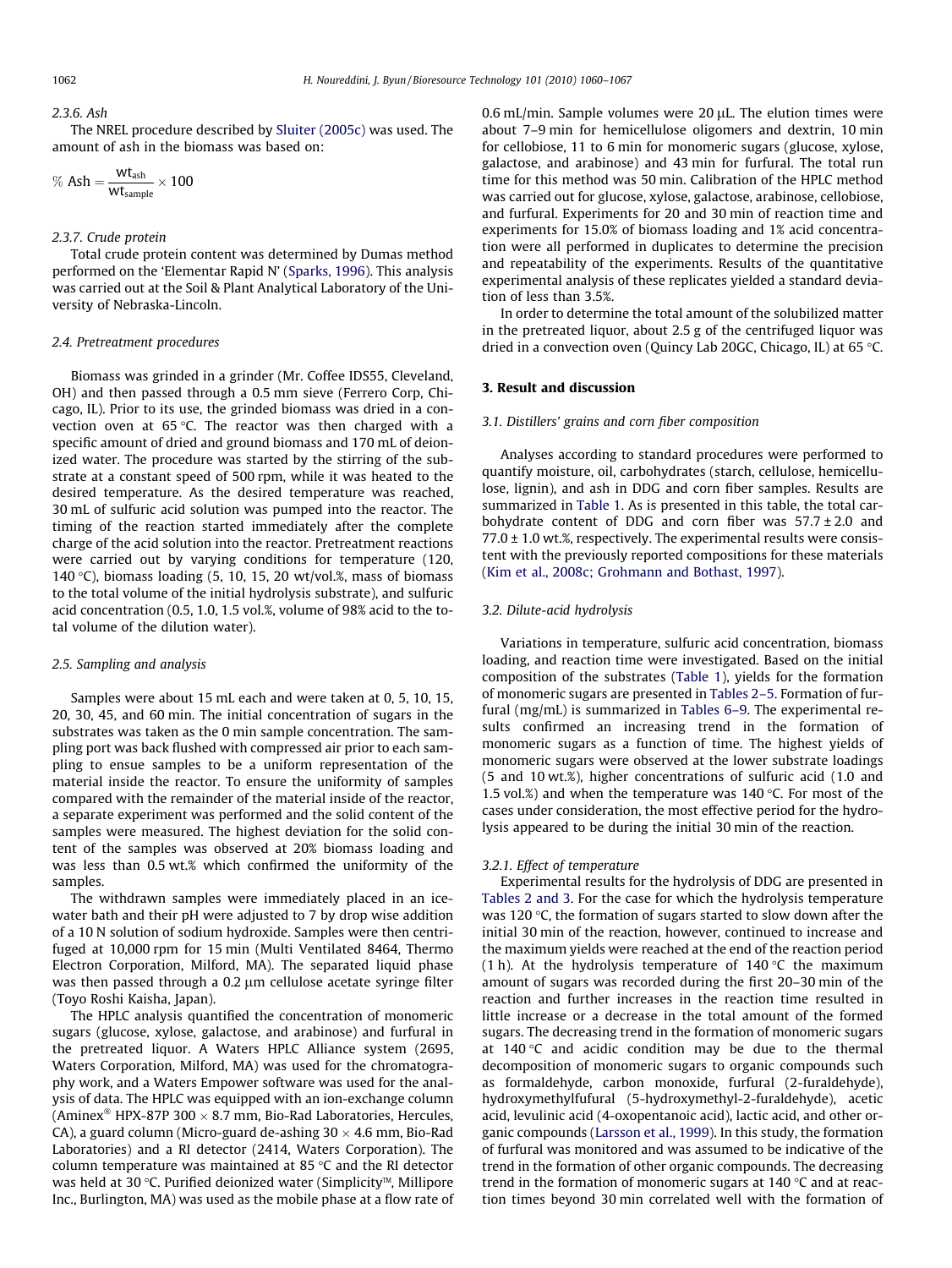<span id="page-3-0"></span>

| Table 1                            |
|------------------------------------|
| Composition of DDG and corn fiber. |

| Components<br>(X, dry basis) | DDG.           | W <sub>S</sub> <sup>d</sup> | Corn fiber     | DDGS <sup>e</sup> | Corn fiber <sup>f</sup> |
|------------------------------|----------------|-----------------------------|----------------|-------------------|-------------------------|
| Moisture                     | $5.8 \pm 0.5$  | $84.2 \pm 0.1$              | $5.3 \pm 0.1$  | $11.2 \pm 0.0$    |                         |
| Crude oil                    | $9.5 \pm 1.9$  | $10.9 \pm 0.4$              | $4.5 \pm 0.2$  | $11.6 \pm 0.1$    | $2.5 \pm 0.2$           |
| Carbohydrates                | $57.7 \pm 2.0$ | $59.3 \pm 1.9$              | $77.0 \pm 1.0$ | 53.5              | $77.5 \pm 5.0$          |
| Starch <sup>a</sup>          | $6.2 \pm 0.4$  | $13.2 \pm 0.3$              | $17.7 \pm 0.2$ |                   | $19.7 \pm 0.9$          |
| Cellulose <sup>b</sup>       | $17.0 \pm 0.3$ | $14.5 \pm 0.3$              | $13.0 \pm 0.2$ |                   | $17.5 \pm 1.0$          |
| Hemicellulose <sup>c</sup>   | $25.8 \pm 0.5$ | $23.9 \pm 0.9$              | $38.8 \pm 0.4$ |                   | $32.5 \pm 0.4$          |
| Xylose                       | $11.7 \pm 0.3$ | $10.7 \pm 0.3$              | $20.3 \pm 0.4$ |                   | $17.6 \pm 1.8$          |
| Galactose                    | $2.7 \pm 0.1$  | $2.6 \pm 0.2$               | $4.4 \pm 0.1$  |                   | $3.6 \pm 0.3$           |
| Arabinose                    | $11.4 \pm 0.3$ | $10.7 \pm 0.5$              | $14.1 \pm 0.1$ |                   | $11.3 \pm 1.5$          |
| Lignin                       | $8.7 \pm 1.8$  | $7.7 \pm 0.4$               | $7.5 \pm 0.3$  |                   | $7.8 \pm 0.7$           |
| Crude protein                | $30.3 \pm 0.8$ | $24.0 \pm 0.6$              | $9.9 \pm 0.5$  | 27.3              | $11.0 \pm 0.5$          |
| Ash                          | $1.0 \pm 0.1$  | $4.5 \pm 0.2$               | $0.6 \pm 0.1$  | 4.5               | $0.6 \pm 0.1$           |
| Unknown                      | 1.5            | 1.3                         | 8.0            | 3.1               | 8.5 <sup>g</sup>        |

<sup>a</sup> As a source of glucose from residual starch including residual glucose.

b As a source of glucose from cellulosic part.

<sup>c</sup> As a source of xylose, galactose, and arabinose.

<sup>d</sup> Whole stillage.

<sup>e</sup> [Kim et al. \(2008c\)](#page-6-0).

<sup>f</sup> [Grohmann and Bothast \(1997\)](#page-6-0).

<sup>g</sup> Acetyl groups included.

| Table 2                                                                                                         |  |
|-----------------------------------------------------------------------------------------------------------------|--|
| Total yield of monomeric sugars in the dilute-acid pretreatment of DDG at 120 °C [g sugar/100 g carbohydrates]. |  |

| Acid conc. (vol.%)   | 0.5  |      |      |      | 1.0  |      |      |      | 1.5  |      |      |      |
|----------------------|------|------|------|------|------|------|------|------|------|------|------|------|
| Solid loading (wt.%) | 5.0  | 10.0 | 15.0 | 20.0 | 5.0  | 10.0 | 15.0 | 20.0 | 5.0  | 10.0 | 15.0 | 20.0 |
| Reaction time (min)  |      |      |      |      |      |      |      |      |      |      |      |      |
| 0                    | 5.0  | 4.6  | 4.3  | 4.6  | 5.7  | 4.9  | 4.4  | 4.7  | 6.5  | 5.3  | 4.6  | 4.8  |
|                      | 12.6 | 9.4  | 11.4 | 9.6  | 16.7 | 15.0 | 14.7 | 10.2 | 19.8 | 18.6 | 17.4 | 17.2 |
| 10                   | 17.3 | 13.7 | 14.8 | 14.1 | 23.6 | 20.1 | 19.1 | 18.8 | 28.3 | 26.7 | 23.5 | 22.6 |
| 15                   | 19.9 | 16.1 | 16.3 | 15.2 | 28.5 | 23.7 | 22.6 | 21.9 | 33.3 | 30.9 | 28.4 | 27.0 |
| 20                   | 21.6 | 17.3 | 18.0 | 16.3 | 32.4 | 26.0 | 26.1 | 24.5 | 35.2 | 32.8 | 30.7 | 29.9 |
| 30                   | 25.7 | 19.5 | 20.1 | 18.4 | 37.7 | 31.5 | 29.6 | 27.7 | 38.3 | 34.7 | 33.4 | 32.7 |
| 45                   | 30.5 | 21.3 | 22.3 | 20.4 | 39.8 | 35.5 | 32.4 | 30.6 | 39.0 | 38.5 | 34.2 | 33.3 |
| 60                   | 32.1 | 23.6 | 23.8 | 21.7 | 43.9 | 37.2 | 34.1 | 32.3 | 38.8 | 38.8 | 34.1 | 33.9 |

Table 3

Total yield of monomeric sugars in the dilute-acid pretreatment of DDG at 140 °C [g sugar/100 g carbohydrates].

| Acid conc. (vol.%)   | 0.5  |      |      |      | 1.0  |      |      |      | 1.5  |      |      |      |
|----------------------|------|------|------|------|------|------|------|------|------|------|------|------|
| Solid loading (wt.%) | 5.0  | 10.0 | 15.0 | 20.0 | 5.0  | 10.0 | 15.0 | 20.0 | 5.0  | 10.0 | 15.0 | 20.0 |
| Reaction time (min)  |      |      |      |      |      |      |      |      |      |      |      |      |
| $\bf{0}$             | 11.9 | 9.9  | 9.9  | 8.5  | 11.7 | 10.2 | 10.4 | 9.2  | 12.7 | 10.7 | 9.9  | 9.9  |
|                      | 32.8 | 23.8 | 27.9 | 26.5 | 42.2 | 31.5 | 30.8 | 27.0 | 44.3 | 41.3 | 39.4 | 34.9 |
| 10                   | 41.4 | 31.6 | 37.7 | 32.5 | 48.8 | 41.2 | 40.1 | 34.4 | 47.1 | 46.0 | 44.8 | 42.0 |
| 15                   | 49.0 | 36.6 | 40.8 | 35.1 | 50.7 | 44.7 | 42.5 | 37.5 | 46.9 | 46.7 | 44.9 | 44.0 |
| 20                   | 54.0 | 40.2 | 40.9 | 36.8 | 51.1 | 46.8 | 42.4 | 39.4 | 46.9 | 46.0 | 45.6 | 43.3 |
| 30                   | 55.9 | 43.8 | 42.2 | 36.7 | 49.6 | 46.9 | 43.2 | 39.8 | 46.3 | 45.1 | 44.0 | 43.9 |
| 45                   | 57.0 | 45.3 | 40.1 | 35.6 | 49.0 | 46.8 | 41.5 | 38.7 | 43.8 | 42.7 | 42.8 | 41.6 |
| 60                   | 56.8 | 45.4 | 39.0 | 34.5 | 47.2 | 48.3 | 40.2 | 36.8 | 41.1 | 40.5 | 40.5 | 39.5 |

Table 4 Total yield of monomeric sugars in the dilute-acid pretreatment of corn fiber at 120 °C [g sugar/100 g carbohydrates].

| Acid conc. (vol.%)   | 0.5  |      |      |      | 1.0  |      |      |      | 1.5  |      |      |      |  |
|----------------------|------|------|------|------|------|------|------|------|------|------|------|------|--|
| Solid loading (wt.%) | 5.0  | 10.0 | 15.0 | 20.0 | 5.0  | 10.0 | 15.0 | 20.0 | 5.0  | 10.0 | 15.0 | 20.0 |  |
| Reaction time (min)  |      |      |      |      |      |      |      |      |      |      |      |      |  |
| $\Omega$             | 5.4  | 5.2  | 5.1  | 5.3  | 5.5  | 6.2  | 5.6  | 5.6  | 6.5  | 6.1  | 6.0  | 5.8  |  |
|                      | 17.8 | 21.5 | 17.3 | 13.2 | 22.8 | 21.2 | 20.0 | 19.7 | 26.3 | 26.3 | 24.1 | 23.5 |  |
| 10                   | 21.7 | 27.6 | 21.6 | 21.4 | 29.9 | 30.0 | 29.8 | 28.8 | 39.6 | 38.8 | 36.6 | 35.2 |  |
| 15                   | 27.8 | 29.4 | 24.8 | 25.4 | 37.7 | 37.0 | 36.8 | 35.7 | 49.9 | 46.4 | 44.9 | 44.0 |  |
| 20                   | 32.4 | 30.8 | 26.1 | 28.1 | 45.4 | 41.6 | 41.3 | 40.5 | 53.2 | 50.1 | 48.8 | 47.6 |  |
| 30                   | 41.4 | 36.5 | 31.7 | 31.4 | 53.6 | 49.1 | 48.6 | 47.0 | 59.0 | 54.7 | 54.5 | 53.8 |  |
| 45                   | 50.5 | 44.0 | 39.1 | 36.9 | 59.4 | 56.0 | 52.9 | 52.1 | 61.1 | 57.3 | 56.4 | 55.4 |  |
| 60                   | 57.2 | 51.2 | 43.7 | 40.8 | 66.1 | 60.8 | 57.4 | 54.3 | 61.1 | 59.8 | 57.1 | 56.9 |  |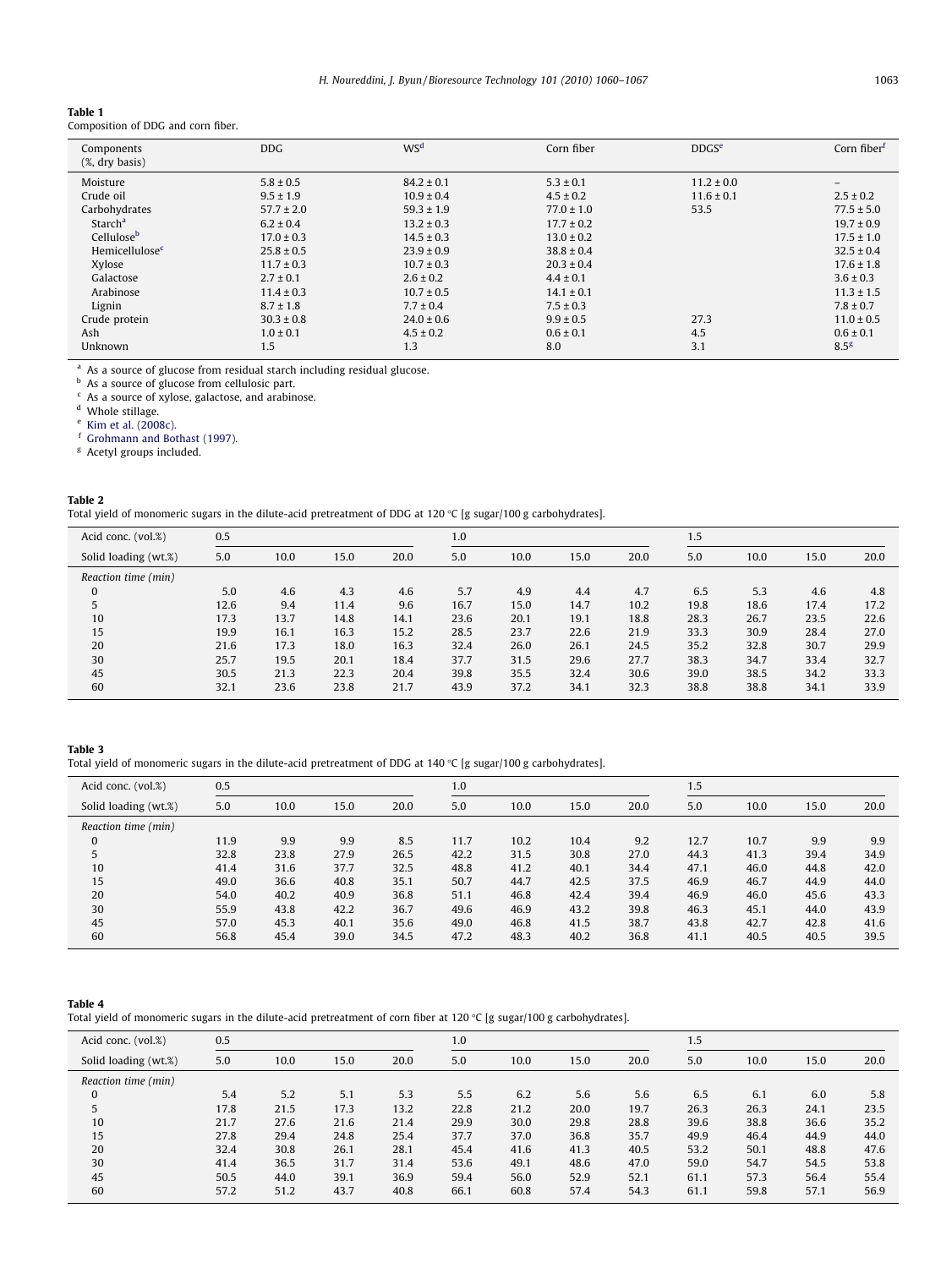#### <span id="page-4-0"></span>Table 5

|  |  | Total yield of monomeric sugars in the dilute-acid pretreatment of corn fiber at 140 °C [g sugar/100 g carbohydrates]. |
|--|--|------------------------------------------------------------------------------------------------------------------------|
|  |  |                                                                                                                        |

| Acid conc. (vol.%)   | 0.5  |      |      |      | 1.0  |      |      |      | 1.5  |      |      |      |  |
|----------------------|------|------|------|------|------|------|------|------|------|------|------|------|--|
| Solid loading (wt.%) | 5.0  | 10.0 | 15.0 | 20.0 | 5.0  | 10.0 | 15.0 | 20.0 | 5.0  | 10.0 | 15.0 | 20.0 |  |
| Reaction time (min)  |      |      |      |      |      |      |      |      |      |      |      |      |  |
| 0                    | 7.1  | 5.9  | 5.4  | 6.3  | 6.0  | 5.4  | 6.6  | 6.1  | 8.2  | 7.5  | 6.4  | 6.9  |  |
| 5                    | 42.2 | 37.6 | 30.9 | 27.7 | 51.9 | 51.5 | 45.9 | 42.1 | 59.6 | 56.2 | 46.6 | 44.4 |  |
| 10                   | 56.2 | 51.8 | 45.4 | 40.6 | 62.5 | 60.8 | 58.1 | 49.6 | 62.2 | 62.1 | 58.5 | 51.4 |  |
| 15                   | 61.0 | 57.0 | 55.9 | 47.6 | 61.7 | 63.3 | 59.8 | 52.7 | 63.1 | 63.0 | 59.8 | 53.4 |  |
| 20                   | 60.4 | 59.4 | 59.1 | 53.5 | 64.2 | 63.2 | 60.7 | 54.0 | 61.4 | 62.1 | 60.2 | 53.7 |  |
| 30                   | 61.4 | 60.8 | 60.4 | 55.6 | 63.5 | 63.5 | 60.2 | 55.7 | 61.9 | 59.7 | 59.4 | 54.3 |  |
| 45                   | 58.7 | 60.7 | 61.2 | 55.4 | 60.5 | 61.2 | 60.2 | 55.2 | 57.0 | 56.5 | 57.4 | 52.4 |  |
| 60                   | 56.1 | 59.6 | 60.6 | 55.7 | 55.9 | 61.3 | 60.4 | 55.7 | 53.9 | 53.1 | 54.6 | 51.5 |  |

#### Table 6

Furfural production in the dilute-acid pretreatment of DDG at 120 °C [mg/mL].

| Acid conc. (vol.%)   | 0.5 |      |      |      |     |      |      |      | 1.5 |      |      |      |  |
|----------------------|-----|------|------|------|-----|------|------|------|-----|------|------|------|--|
| Solid loading (wt.%) | 5.0 | 10.0 | 15.0 | 20.0 | 5.0 | 10.0 | 15.0 | 20.0 | 5.0 | 10.0 | 15.0 | 20.0 |  |
| Reaction time (min)  |     |      |      |      |     |      |      |      |     |      |      |      |  |
| 0                    | 0.0 | 0.0  | 0.0  | 0.0  | 0.0 | 0.0  | 0.0  | 0.0  | 0.0 | 0.0  | 0.0  | 0.0  |  |
|                      | 0.0 | 0.0  | 0.0  | 0.0  | 0.0 | 0.0  | 0.0  | 0.0  | 0.0 | 0.0  | 0.0  | 0.0  |  |
| 10                   | 0.0 | 0.0  | 0.0  | 0.0  | 0.0 | 0.0  | 0.0  | 0.0  | 0.0 | 0.0  | 0.0  | 0.0  |  |
| 15                   | 0.0 | 0.0  | 0.0  | 0.0  | 0.0 | 0.0  | 0.0  | 0.0  | 0.0 | 0.0  | 0.0  | 0.0  |  |
| 20                   | 0.0 | 0.0  | 0.0  | 0.0  | 0.0 | 0.0  | 0.0  | 0.0  | 0.0 | 0.0  | 0.0  | 0.1  |  |
| 30                   | 0.0 | 0.0  | 0.0  | 0.0  | 0.0 | 0.0  | 0.0  | 0.0  | 0.0 | 0.1  | 0.1  | 0.1  |  |
| 45                   | 0.0 | 0.0  | 0.0  | 0.1  | 0.0 | 0.1  | 0.1  | 0.1  | 0.0 | 0.1  | 0.1  | 0.1  |  |
| 60                   | 0.0 | 0.0  | 0.1  | 0.1  | 0.0 | 0.1  | 0.1  | 0.1  | 0.1 | 0.1  | 0.1  | 0.2  |  |

## Table 7

Furfural production in the dilute-acid pretreatment of DDG at 140 °C [mg/mL].

| Acid conc. (vol.%)   | 0.5 |      |      |      | 1.0 |      |      |      | 1.5 |      |      |      |  |
|----------------------|-----|------|------|------|-----|------|------|------|-----|------|------|------|--|
| Solid loading (wt.%) | 5.0 | 10.0 | 15.0 | 20.0 | 5.0 | 10.0 | 15.0 | 20.0 | 5.0 | 10.0 | 15.0 | 20.0 |  |
| Reaction time (min)  |     |      |      |      |     |      |      |      |     |      |      |      |  |
| 0                    | 0.0 | 0.0  | 0.0  | 0.0  | 0.0 | 0.0  | 0.0  | 0.0  | 0.0 | 0.0  | 0.0  | 0.0  |  |
|                      | 0.0 | 0.0  | 0.0  | 0.0  | 0.1 | 0.2  | 0.0  | 0.1  | 0.1 | 0.3  | 0.2  | 0.1  |  |
| 10                   | 0.0 | 0.1  | 0.0  | 0.0  | 0.1 | 0.3  | 0.2  | 0.3  | 0.1 | 0.4  | 0.4  | 0.3  |  |
| 15                   | 0.1 | 0.1  | 0.1  | 0.3  | 0.2 | 0.6  | 0.4  | 0.4  | 0.4 | 0.6  | 0.9  | 0.6  |  |
| 20                   | 0.1 | 0.3  | 0.2  | 0.5  | 0.3 | 0.8  | 0.6  | 0.7  | 0.5 | 0.8  | 1.0  | 1.0  |  |
| 30                   | 0.2 | 0.4  | 0.4  | 0.7  | 0.4 | 1.0  | 1.0  | 1.1  | 0.6 | 1.1  | 1.5  | 1.5  |  |
| 45                   | 0.3 | 0.6  | 0.8  | 1.1  | 0.6 | 1.2  | 1.4  | 2.1  | 0.8 | 1.4  | 2.2  | 2.4  |  |
| 60                   | 0.5 | 0.8  | 1.3  | 1.6  | 0.8 | 1.5  | 1.9  | 2.6  | 1.0 | 1.6  | 2.6  | 3.0  |  |

Table 8

Furfural production in the dilute-acid pretreatment of corn fiber at 120 °C [mg/mL].

| Acid conc. (vol.%)   | 0.5 |      |      |      | 1.0 |      |      |      | 1.5 |      |      |      |  |
|----------------------|-----|------|------|------|-----|------|------|------|-----|------|------|------|--|
| Solid loading (wt.%) | 5.0 | 10.0 | 15.0 | 20.0 | 5.0 | 10.0 | 15.0 | 20.0 | 5.0 | 10.0 | 15.0 | 20.0 |  |
| Reaction time (min)  |     |      |      |      |     |      |      |      |     |      |      |      |  |
| 0                    | 0.0 | 0.0  | 0.0  | 0.0  | 0.0 | 0.0  | 0.0  | 0.0  | 0.0 | 0.0  | 0.0  | 0.0  |  |
|                      | 0.0 | 0.0  | 0.0  | 0.0  | 0.0 | 0.0  | 0.0  | 0.0  | 0.0 | 0.0  | 0.0  | 0.0  |  |
| 10                   | 0.0 | 0.0  | 0.0  | 0.0  | 0.0 | 0.0  | 0.0  | 0.1  | 0.0 | 0.0  | 0.1  | 0.1  |  |
| 15                   | 0.0 | 0.0  | 0.0  | 0.1  | 0.0 | 0.1  | 0.1  | 0.1  | 0.1 | 0.1  | 0.1  | 0.1  |  |
| 20                   | 0.0 | 0.0  | 0.0  | 0.1  | 0.0 | 0.1  | 0.1  | 0.1  | 0.1 | 0.1  | 0.2  | 0.2  |  |
| 30                   | 0.0 | 0.1  | 0.1  | 0.2  | 0.1 | 0.1  | 0.2  | 0.2  | 0.1 | 0.2  | 0.3  | 0.3  |  |
| 45                   | 0.1 | 0.1  | 0.1  | 0.3  | 0.1 | 0.2  | 0.3  | 0.3  | 0.2 | 0.2  | 0.4  | 0.4  |  |
| 60                   | 0.1 | 0.1  | 0.2  | 0.3  | 0.1 | 0.2  | 0.4  | 0.4  | 0.2 | 0.3  | 0.5  | 0.5  |  |

furfural at this temperature (Table 7). The formation of furfural at 120 °C (Table 6) followed a similar behavior as for 140 °C but was much lower in concentration. The highest amount furfural was recorded at 3.0 mg/mL (Table 7) at 140 °C and 20 wt.% DDG loading. At 120 °C and otherwise identical conditions the furfural formation was measured at 0.15 mg/mL (Table 6). Presence of furfural and other decomposed organic compounds is not desirable in the hydrolyzate products as they are know to be inhibitory to the fermentation of the hydrolyzate to ethanol [\(Nilvebrant et al., 2003](#page-7-0)).

Experimental results for the pretreatment of corn fiber are presented in [Tables 4, 5, 8 and 9.](#page-3-0) As these tables reveal, the formation of sugars followed a similar trend to the hydrolysis of DDG. Similarly, a decreasing trend in the formation of sugars was observed at 140  $\degree$ C which may also be attributed to the formation of furfural and other inhibitory compounds [\(Table 9](#page-5-0)). The highest amount fur-fural was recorded at 3.8 mg/mL [\(Table 9](#page-5-0)) at 140  $\degree$ C and 20% corn fiber loading. At 120 $\degree$ C and otherwise identical conditions the furfural formation was measured at 0.5 mg/mL (Table 8).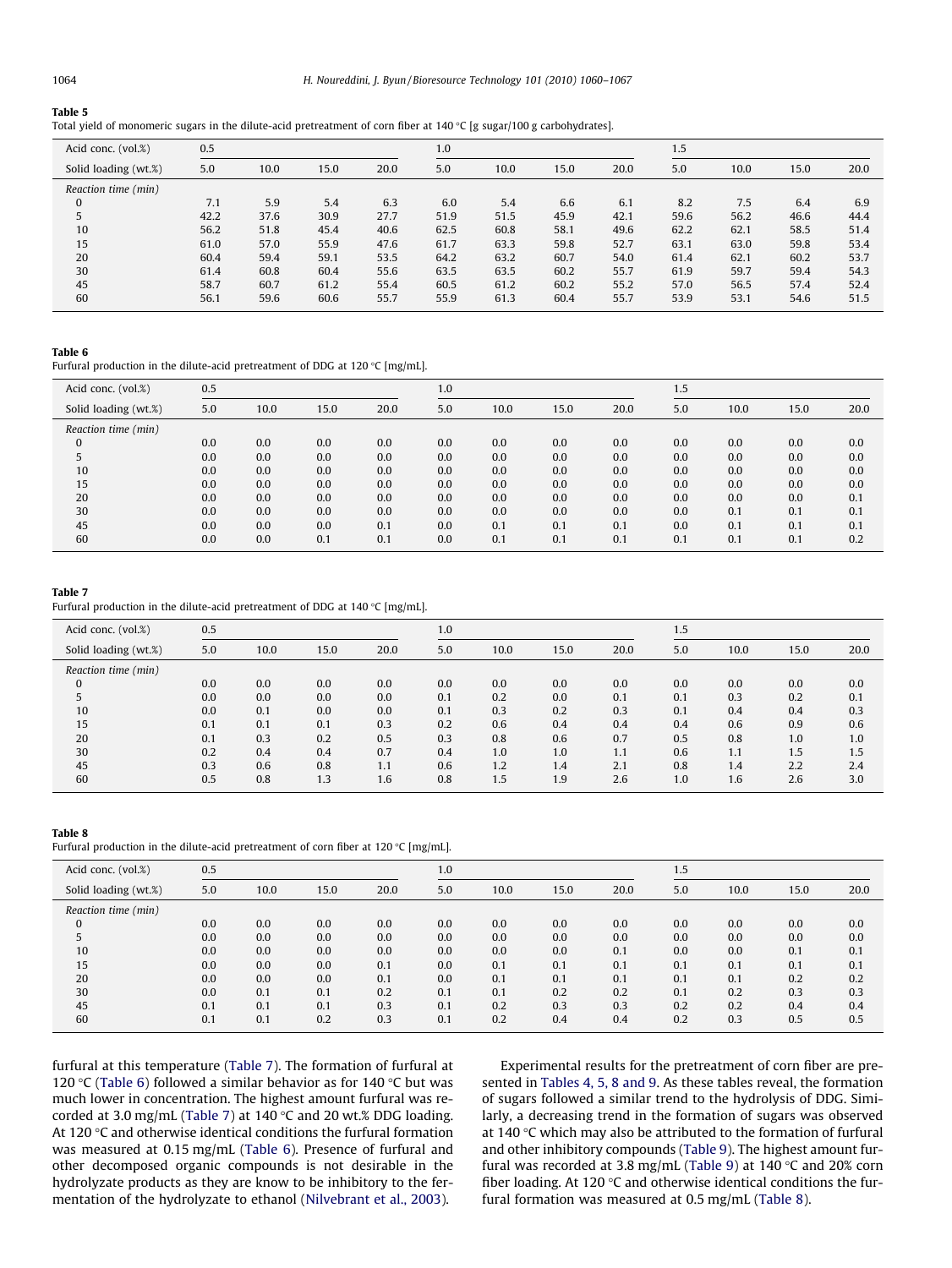<span id="page-5-0"></span>

| Table 9 |                                                                                              |
|---------|----------------------------------------------------------------------------------------------|
|         | Furfural production in the dilute-acid pretreatment of corn fiber at $140\degree C$ [mg/mL]. |

| Acid conc. (vol.%)   | 0.5 |      |      |      | 1.0 |      |      |      |     | 1.5  |      |      |  |
|----------------------|-----|------|------|------|-----|------|------|------|-----|------|------|------|--|
| Solid loading (wt.%) | 5.0 | 10.0 | 15.0 | 20.0 | 5.0 | 10.0 | 15.0 | 20.0 | 5.0 | 10.0 | 15.0 | 20.0 |  |
| Reaction time (min)  |     |      |      |      |     |      |      |      |     |      |      |      |  |
|                      | 0.0 | 0.0  | 0.0  | 0.0  | 0.0 | 0.0  | 0.0  | 0.0  | 0.0 | 0.0  | 0.0  | 0.0  |  |
|                      | 0.0 | 0.0  | 0.0  | 0.0  | 0.1 | 0.1  | 0.1  | 0.2  | 0.1 | 0.3  | 0.2  | 0.6  |  |
| 10                   | 0.1 | 0.1  | 0.1  | 0.2  | 0.1 | 0.2  | 0.4  | 0.6  | 0.3 | 0.3  | 0.6  | 1.0  |  |
| 15                   | 0.1 | 0.1  | 0.2  | 0.5  | 0.2 | 0.5  | 0.6  | 0.8  | 0.5 | 0.8  | 1.0  | 1.4  |  |
| 20                   | 0.2 | 0.2  | 0.4  | 1.0  | 0.4 | 0.7  | 0.9  | 1.2  | 0.7 | 1.2  | 1.3  | 1.9  |  |
| 30                   | 0.3 | 0.5  | 0.8  | 1.4  | 0.5 | 1.1  | 1.6  | 1.8  | 1.0 | 1.6  | 1.9  | 2.5  |  |
| 45                   | 0.5 | 0.9  | 1.2  | 2.0  | 0.8 | 1.4  | 2.4  | 2.4  | 1.5 | 2.1  | 2.8  | 3.2  |  |
| 60                   | 0.7 | 1.2  | 1.5  | 2.4  | 1.2 | 1.7  | 2.9  | 3.1  | 2.0 | 2.6  | 3.5  | 3.8  |  |

#### 3.2.2. Effect of biomass and acid concentrations

Biomass loadings in the range of 5–20 wt.% at 5% intervals and acid loadings in the range of 0.5–1.5 vol.% at 0.5% intervals were examined. Examination of [Tables 2–5](#page-3-0) confirms an increasing trend in yields as the acid concentration was increased. The effect of acid concentration was more profound when acid concentration was increased from 0.5% to 1.0% compared to a change from 1.0% to 1.5%. For example, on the average yields of the monomeric sugars for the hydrolysis of 15 and 20 wt.% corn fiber loading at 120 °C showed an increase of approximately 10% when the acid concentration was increased from 0.5% to 1.0% [\(Tables 2 and 4\)](#page-3-0), whereas, the yields increased by an average of about 5% when the acid concentration was increased from 1.0% to 1.5% and under otherwise identical conditions. To a lesser extent, this pattern was also observed at 140 °C but mostly within the initial 20–30 min of the reaction as the yields were fully reached during this period [\(Table 5](#page-4-0)). Higher acid concentrations also resulted in faster rate of completion of the reaction at 140 °C. As shown in [Table 5](#page-4-0), maximum yields were reached after 15–20 min at 1.5% acid concentration compared to 30–45 min at 0.5% acid concentration. On the whole, the acid concentration and temperature may be viewed to maintain parallel effects throughout the hydrolysis reaction. Temperature appeared to be the controlling factor at 140 °C and acid concentration assumes a controlling role at 120 °C. For the hydrolysis of corn fiber at 140 °C, maximum yields were reached early in the reaction (20– 30 min) at about 62–64%, while at the lower temperature of 120  $\degree$ C, comparable yields were only realized at the higher end of the acid concentration rang. At the maximum yield points, however, the formation of furfural were significantly higher at 140  $^{\circ}$ C compared with the reactions at 120  $\degree$ C.

Examination of hydrolysis of DDG ([Tables 2 and 3](#page-3-0)) for the effect of acid concentration and solid loading presents a similar behavior as with the corn fiber with two primary exceptions. Unlike corn fiber where a significant difference in the yield of monomeric sugars was observed when acid concentration was increased from 0.5% to 1.0% compared to a change from 1.0% to 1.5%, the DDG samples showed a similar rate increases in both incremental changes in the acid concentration. This may be attributed to a relatively large fraction of starch in corn fiber which is easily hydrolyzed and also the more refractory nature of the lignocellulosic material in DDG which may be due to the higher concentration of protein and oil in this substrate. Similar to the corn fiber samples, the formation of furfural [\(Tables 6 and 7](#page-4-0)) correlated well with the biomass loading and was much higher at 140 °C. However, the formation of furfural with DDG was lower than the corn fiber samples and reached a maximum of 3.0 mg/mL [\(Table 7\)](#page-4-0) and 0.2 mg/mL ([Table 6](#page-4-0)), compared with 3.8 mg/mL [\(Table 8](#page-4-0)) and 0.5 mg/mL (Table 9) for corn fiber, at 140 and 120  $^{\circ}$ C, respectively.

#### 3.2.3. Biomass solubilization

The solubilized material in the liquid fraction of the hydrolyzate contained monomeric and oligomeric carbohydrates, acid soluble lignin, glycerol, oil, soluble proteins and minerals. The presence of noncarbohydrates in the liquid fraction of the hydrolyzate may have a limiting effect on the solubility of monomeric sugars and ultimately on the concentration of the ethanol product. Solubility measurements were carried for all the pretreatment samples shown in [Tables 2–5](#page-3-0). The trend of change for the solubilization of DDG and corn fiber closely followed the formation of monomeric sugars in the hydrolyzate. A representative sample of the solubility data for DDG is shown in Fig. 1. This figure summarizes the solubility results at four levels of DDG, 1.0% acid concentration, 20 min of reaction time, and at 120 and 140  $\degree$ C. The trend lines for the formation of monomeric sugars are also included in this figure. In general, the incremental increases in the solubility of DDG appeared to be smaller than the incremental increases in the biomass loading with the trend also getting smaller at higher biomass loadings. For example, at the hydrolysis temperature of 140  $\degree$ C, when the DDG loading was increased from 5% to 10% the solubility was increased from 42.3 to 69.2 mg/mL of hydrolyzate (63% increase in solubility), whereas, when the loading was increased from 15% to 20% the solubility was increased from 88.6 to 97.6 mg/mL of hydrolyzate (31% increase in solubility). The increase in the formation of monomeric sugars was more consistent with the incremental increases in the DDG loading. This observation suggests some limitations to the solubilization of DDG as the ratio of solid to solvent is increased which appear to be more significant for the total solute than for the monomeric sugar components. Monomeric sugars constituted to about 47% of the total solutes at 20% DDG loading compared to about 33% at 5%. High concentration of oil and protein in DDG may be responsible in limiting the overall solubility of this substrate at larger loading levels.



Fig. 1. Solubilization of biomass in the dilute-acid pretreatment of DDG at 1.0% of acid concentration and 20 min of reaction time. ( $\blacksquare$ ) Solubility at 120 °C, ( $\blacktriangle$ ) solubility at 140 °C, ( $\square$ ) total monomeric sugar at 120 °C, ( $\Delta$ ) total monomeric sugar at 140  $^{\circ}$ C.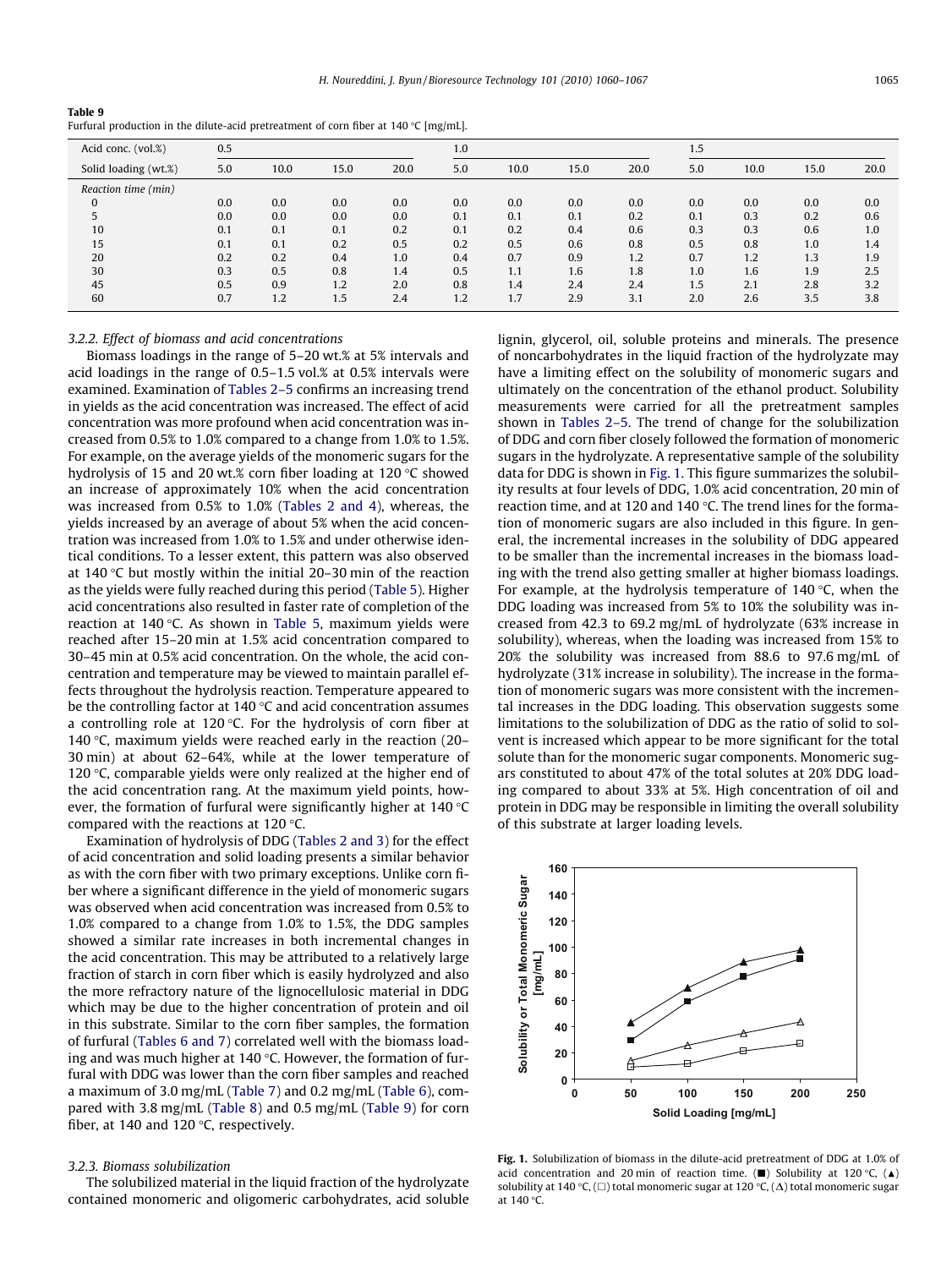<span id="page-6-0"></span>

Fig. 2. Solubilization of biomass in the dilute-acid pretreatment of corn fiber at 1.0% of acid concentration and 20 min of reaction time. ( $\blacksquare$ ) Solubility at 120 °C, ( $\blacktriangle$ ) solubility at 140 °C, ( $\square$ ) total monomeric sugar at 120 °C, ( $\Delta$ ) total monomeric sugar at 140 °C.

Data for the solubilization of corn fiber at four loading levels, 1.0% acid concentration, 20 min of reaction time, and at 120 and 140  $\degree$ C is presented in Fig. 2. As shown in this figure, the change in temperature from 120 to 140  $^{\circ}$ C had very little effect on the solubilization of corn fiber. The incremental increases in the biomass loading correlated linearly with the changes in the solubilization and no significant limitations to their solubility were observed. In most cases studied, the total amount of monomeric sugars contributed to more than 50% of the solute, which may be attributed to the much lower concentration of protein and oil in corn fiber.

#### 3.2.4. Total sugars versus individual sugars

The formation of individual sugars and its correlation with the total amount of the monomeric sugars was examined. The purpose of this assessment was to demonstrate the contribution of individual sugars to the total amount of the sugars and to verify the linearity of this correlation with respect to the reaction parameter. Data for the composition of the individual sugars as a function of time is presented in Tables 10 and 11. In general, most of the arabinose and galactose appeared to be formed early in the hydrolysis reaction. This caused the percent contribution of these sugars in the total amount of the sugars to actually decrease in time as the formation of xylose and glucose followed a monotonically increasing path throughout the reaction. Early formation of arabinose and galactose is expected as these sugars and their oligomers contribute to about 80% of the side chains of heteroxylans backbone of the hemicellulose structure and are cleaved faster than the back-

#### Table 10

Monomeric sugar production in the dilute-acid pretreatment of DDG at 1.0% acid concentration and 10.0% biomass loading [mg/mL].

|                     | 120 °C |     |     |     |       | 140 °C |      |     |     |       |  |
|---------------------|--------|-----|-----|-----|-------|--------|------|-----|-----|-------|--|
|                     | Glu    | Xyl | Gal | Ara | Total | Glu    | Xyl  | Gal | Ara | Total |  |
| Reaction time (min) |        |     |     |     |       |        |      |     |     |       |  |
| $\Omega$            | 0.2    | 0.7 | 0.1 | 1.6 | 2.7   | 0.5    | 1.1  | 0.2 | 3.9 | 5.6   |  |
| 5                   | 0.7    | 2.4 | 0.3 | 4.9 | 8.3   | 1.9    | 7.3  | 1.1 | 7.0 | 17.3  |  |
| 10                  | 0.8    | 4.3 | 0.6 | 5.3 | 11.1  | 3.7    | 9.7  | 1.5 | 7.7 | 22.7  |  |
| 15                  | 1.2    | 5.7 | 0.8 | 5.4 | 13.1  | 4.6    | 10.3 | 1.7 | 8.0 | 24.6  |  |
| 20                  | 1.7    | 6.2 | 1.0 | 5.5 | 14.3  | 5.0    | 10.6 | 1.8 | 8.3 | 25.8  |  |
| 30                  | 2.3    | 7.6 | 1.3 | 6.2 | 17.3  | 5.2    | 10.4 | 1.8 | 8.3 | 25.8  |  |
| 45                  | 3.3    | 8.6 | 1.5 | 6.2 | 19.6  | 5.3    | 10.1 | 1.9 | 8.4 | 25.8  |  |
| 60                  | 3.7    | 9.2 | 1.5 | 6.1 | 20.5  | 5.3    | 11.0 | 1.9 | 8.3 | 26.6  |  |

Abbreviations used: Glu, Glucose; Xyl, Xylose; Gal, Galactose; Ara, Arabinose.

#### Table 11

Monomeric sugar production in the dilute-acid pretreatment of corn fiber at 1.0% acid concentration and 10.0% biomass loading [mg/mL].

|                     | 120 °C |      |     |      | 140 $\degree$ C |      |      |     |      |       |
|---------------------|--------|------|-----|------|-----------------|------|------|-----|------|-------|
|                     | Glu    | Xyl  | Gal | Ara  | Total           | Glu  | Xyl  | Gal | Ara  | Total |
| Reaction time (min) |        |      |     |      |                 |      |      |     |      |       |
| $\Omega$            | 0.7    | 0.6  | 0.0 | 3.5  | 4.8             | 0.5  | 0.6  | 0.1 | 3.0  | 4.2   |
| 5                   | 1.7    | 5.1  | 0.9 | 8.8  | 16.6            | 9.4  | 16.2 | 2.8 | 11.7 | 40.2  |
| 10                  | 3.4    | 9.0  | 1.5 | 9.5  | 23.4            | 12.4 | 19.4 | 3.3 | 12.3 | 47.5  |
| 15                  | 5.6    | 11.9 | 1.8 | 9.6  | 28.9            | 13.1 | 20.1 | 3.5 | 12.6 | 49.4  |
| 20                  | 7.2    | 13.5 | 2.0 | 9.8  | 32.5            | 13.2 | 19.9 | 3.5 | 12.7 | 49.4  |
| 30                  | 9.9    | 15.5 | 2.4 | 10.5 | 38.4            | 13.4 | 19.7 | 3.6 | 12.8 | 49.6  |
| 45                  | 12.0   | 17.4 | 2.8 | 11.6 | 43.7            | 13.1 | 18.6 | 3.5 | 12.6 | 47.8  |
| 60                  | 13.3   | 18.7 | 3.1 | 12.4 | 47.5            | 13.5 | 18.3 | 3.5 | 12.6 | 47.9  |

Abbreviations used: Glu, Glucose; Xyl, Xylose; Gal, Galactose; Ara, Arabinose.

bone itself [\(Saha, 2003](#page-7-0)). This behavior was more distinct at the lower temperature of 120  $\degree$ C and lower acid concentration of 0.5%.

#### 4. Conclusions

Lignocellulosic biomass resources such as agricultural residues and wastes from the corn milling facilities are plentiful and have the potential to be utilized in the production of ethanol. Availability of DDG and corn fiber at the ethanol plant and their high levels of lignocellulosic material make them attractive feedstock for conversion to ethanol. In this study, dilute sulfuric acid hydrolysis of DDG and corn fiber to monomeric sugars was investigated. For both substrates, the highest yield of monomeric sugars was observed when the smallest amount of biomass loading (5 wt.%) was pretreated with the highest concentration of sulfuric acid (1.5 vol.%) and when the temperature was 140 °C. For most of the cases under consideration, the most effective period for the hydrolysis appeared to be during the initial 20–30 min of the reaction. Formation of furfural during the course of hydrolysis was significantly lower at 120  $\degree$ C and also lower for the DDG samples compared with the corn fiber samples. The total amount of the solubilized matter during the hydrolysis was significantly higher than the amount of the monomeric sugars. The total carbohydrate content of DDG and corn fiber were determined to be  $57.7 \pm 2.0$ and  $77.0 \pm 1.0$  wt.%, respectively.

#### Acknowledgements

The authors express their gratitude to the Nebraska Research Initiative for their support of this work.

#### References

- Ezeji, E., Blaschek, H.P., 2008. Fermentation of dried distillers' grains and solubles (DDGS) hydrolysates to solvents and value-added products by solventogenic clostridia. Bioresour. Technol. 99, 5232–5242.
- Grohmann, K., Bothast, R.J., 1997. Saccharification of corn fibre by combined treatment with dilute sulphuric acid and enzymes. Process Biochem. 32, 405– 415.
- Kim, J.S., Lee, Y.Y., Torget, R.W., 2001. Cellulose hydrolysis under extremely low sulfuric acid and high-temperature conditions. Appl. Biochem. Biotechnol. 91/ 93, 331–340.
- Kim, Y., Hendrickson, R., Mosier, N.S., Ladisch, M.R., Bals, B., Balan, V., Dale, B.E., 2008a. Enzyme hydrolysis and ethanol fermentation of liquid hot water and AFEX pretreated distillers' grains at high-solids loadings. Bioresour. Technol. 99, 5206–5215.
- Kim, Y., Mosier, N.S., Ladisch, M.R., 2008b. Process simulation of modified dry grind ethanol plant with recycle of pretreated and enzymatically hydrolyzed distillers' grains. Bioresour. Technol. 99, 5177–5192.
- Kim, Y., Mosier, N.S., Hendrickson, R., Ezeji, T., Blaschek, H., Dien, B., Cotta, M., Dale, B., Ladisch, M.R., 2008c. Composition of corn dry-grind ethanol by-products: DDGS, wet cake, and thin stillage. Bioresour. Technol. 99, 5165–5176.